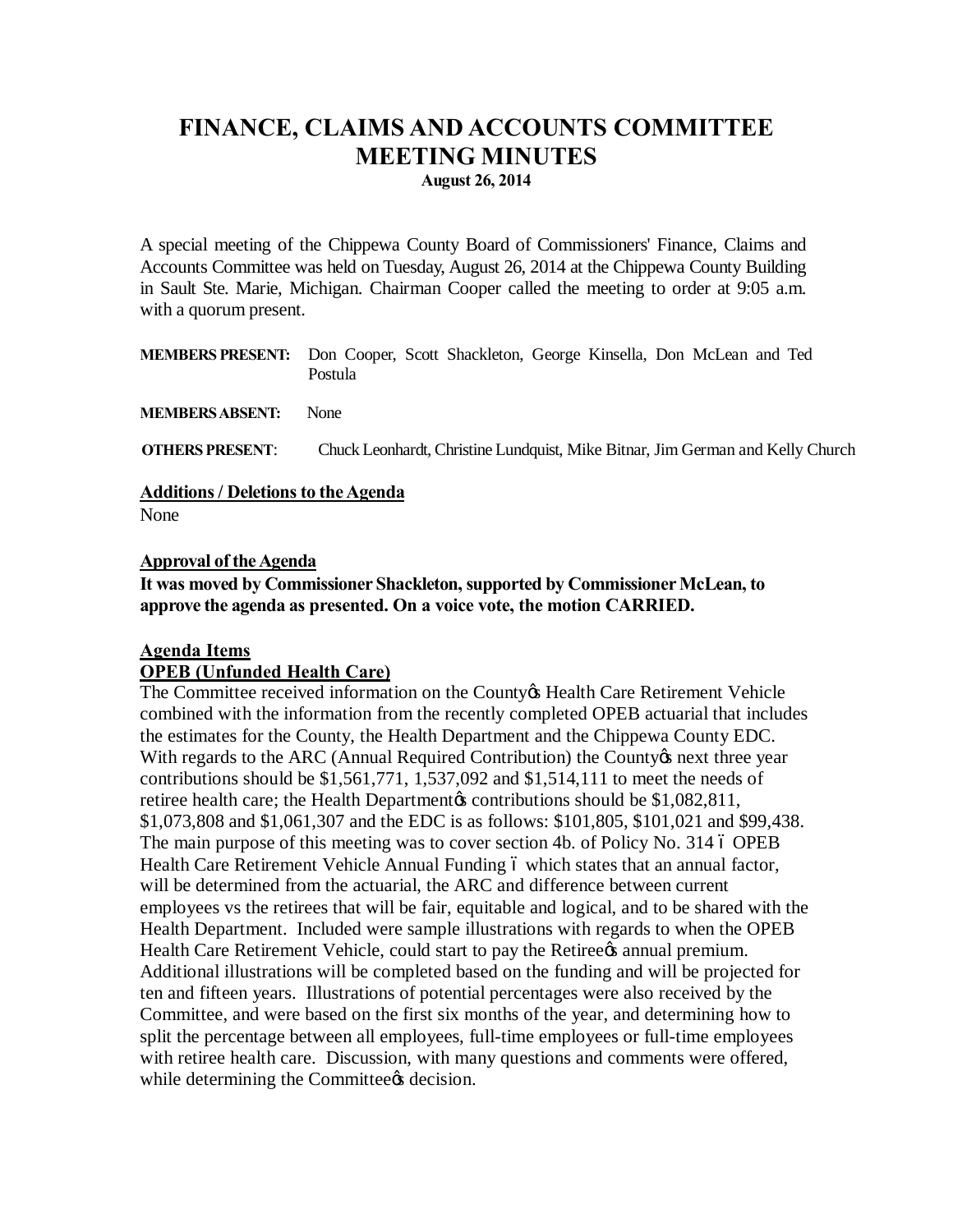**It was moved by Commissioner Shackleton, supported by Commissioner McLean, in determining the annual factor for the OPEB Health Care Retirement Vehicle Annual Funding Policy that the County will utilize the all employees' method to provide \$50,000 in funding to the OPEB fund, which will be approximately .85% per employee; which will be budgeted. On a voice vote, the motion CARRIED.**

#### **2015 Budget Fact Sheet**

The Committee was updated on the following rates to be used for the FY2015 budget process: short term/long term/life, MERS, Health Care and worker $\alpha$  compensation rates. No action was required.

#### **Sheriff's Department Transportation Van**

The Committee was updated on the 2008 Ford transport van, with over 213,000 miles, that has a major failure, including the transmission, universal and drives shaft all came apart. The Sheriff the Department is requesting an immediate bid go out to purchase a new transport vehicle from Fund 267.

**It was moved by Commissioner Shackleton, supported by Commissioner Postula, to approve the RFQ for a new transport van be released, that the disposal of the 2008 Ford transport van to approved, and to allow the Administrator to approve the low bid. On a voice vote, the motion CARRIED.**

**Committee and Chairman's Comments** None

#### **Adjourn**

**It was moved by Commissioner McLean, supported by Commissioner Postula, to adjourn the meeting.**

\_\_\_\_\_\_\_\_\_\_\_\_\_\_\_\_\_\_\_\_\_\_\_\_\_\_\_\_\_\_\_\_ \_\_\_\_\_\_\_\_\_\_\_\_\_\_\_\_\_\_\_\_\_\_\_\_\_\_\_\_\_\_\_\_\_\_\_\_\_

Chairman Cooper declared the meeting adjourned at 9:52 a.m.

Kelly J. Church, Recorder Don Cooper, Chairman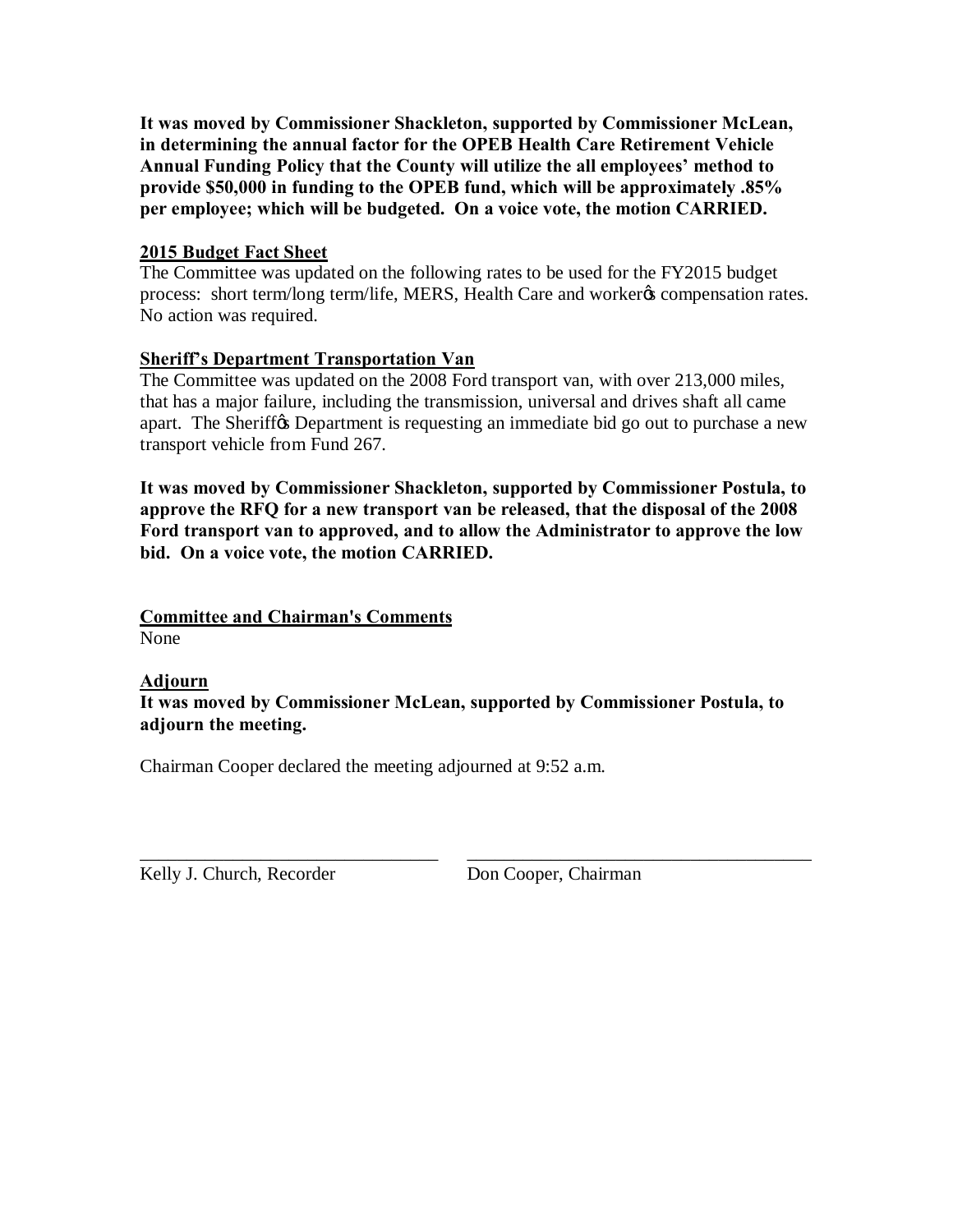## This is an illustration for the unfunded accrued liability Actual results can and will vary. See assumptions below.

Unfunded accrued Liability Value of assets Return on Value of assets **DTRF** Current Investment Retiree Total Year Contribution Employee Rate of 5% Payment Annual cont 3,247,516.00  $2014$ \$500,000.00  $0.00$ 162,375.80 662,375.80 3,909,891.80 \$500,000.00  $\overline{1}$ 2015 50,000.00 195.494.59 745,494.59 4,655,386.39  $\overline{2}$ 2016 \$500,000.00 50,000.00 232.769.32 782,769.32 5,438,155.71  $\overline{3}$ 2017 \$500,000.00 50,000.00 271,907.79 821,907.79 6,260,063.49  $\overline{4}$  $2018$ \$500,000.00 50,000.00 313,003.17 863,003.17 7,123,066.67 5 2019 \$500,000.00 50,000.00 356, 153.33 906.153.33 8,029,220.00 6 2020 \$500,000.00 50,000.00 401,461.00 951,461.00 8,980,681.00  $\overline{7}$ 2021 \$500,000.00 50,000.00 449.034.05 999,034.05 9,979,715.05  $\overline{8}$ \$500,000.00 2022 50,000.00 498,985.75 1,048,985.75 11,028,700.81  $\overline{9}$ 2023 \$500,000/00 50\000.00 551,435.04 1,101,435.04 12,130,135.85  $\overline{10}$ \$500,000.00 2024 50,000.00 606,506.79 1,156,506.79 13,286,642,64  $\overline{11}$ 2025 \$500,000.00 50.000.00 664,332.13 1,214,332.13 14,500,974.77  $12$ 2026 \$500,000.00 50,000.00 725,048.74 1,275,048.74 15,776,023.51 13 2027 788,801.18 \$325,000.00 463,801.18 16,239,824.68 14 2028  $811,991.23$ \$1,440,480.00  $-628,488.77$ 15,611,335.92 15 2029 780,566.80 \$1,440,480.00  $-659,913.20$ 14,951,422.71 16 2030 747,571.14 \$1,440,480.00  $-692,908.86$ 14,258,513,85  $17$ 2031 712,925.69 \$1,440,480.00  $-727,554,31$ 13,530,959.54 18 2032 676,647.98 \$1,440,480.00  $-763,932,02$ 12,767,027.52  $19$ 2033 638.854.38 \$4,440,480.00  $-802, 128.62$ 11,964,898.90 20 2034 598244.94 \\$1,440,480.00 11,122,663.84  $-842,235.06$  $21$ 2035 556,138,19 STx40,480.00  $-884,346.81$ 10,238,317.03 22 2036 511,915.85 \$1,440,480.00  $-928,564.15$ 9,309,752.89 23 2037 \$1,440,480.00 465,487.64  $-974,992.36$ 8,334,760.53 24 2038 416,738.03  $$1,440,480,00$  $-1,023,741.97$ 7,311,018.56 25 2039 365,550,93 4.074,929.07 \$1,440,480.00 6,236,089.48 26 2040 311,804.47 \$1,440,480.00  $-1, 128, 675.53$ 5,107,413.96 27 2041 255,370.70 \$1,440,480.00  $-1,185,109.30$ 3,922,304.66 28 2042 196,115.23 \$1,440,480.00  $-1,244,364.77$ 2,677,939.89 29 2043 133,896.99 \$1,440,480.00  $-1,306,583.01$ 1,371,356.88 30 2044 68,567.84 \$1,440,480.00  $-1,371,912.16$  $-555.27$ 

12/31/2013

\$6,500,000.00 \$600,000.00 \$14,465,088.73 \$24,813,160.00 -\$3,248,071.27

**Totals** 

Chippewa County

ing the state